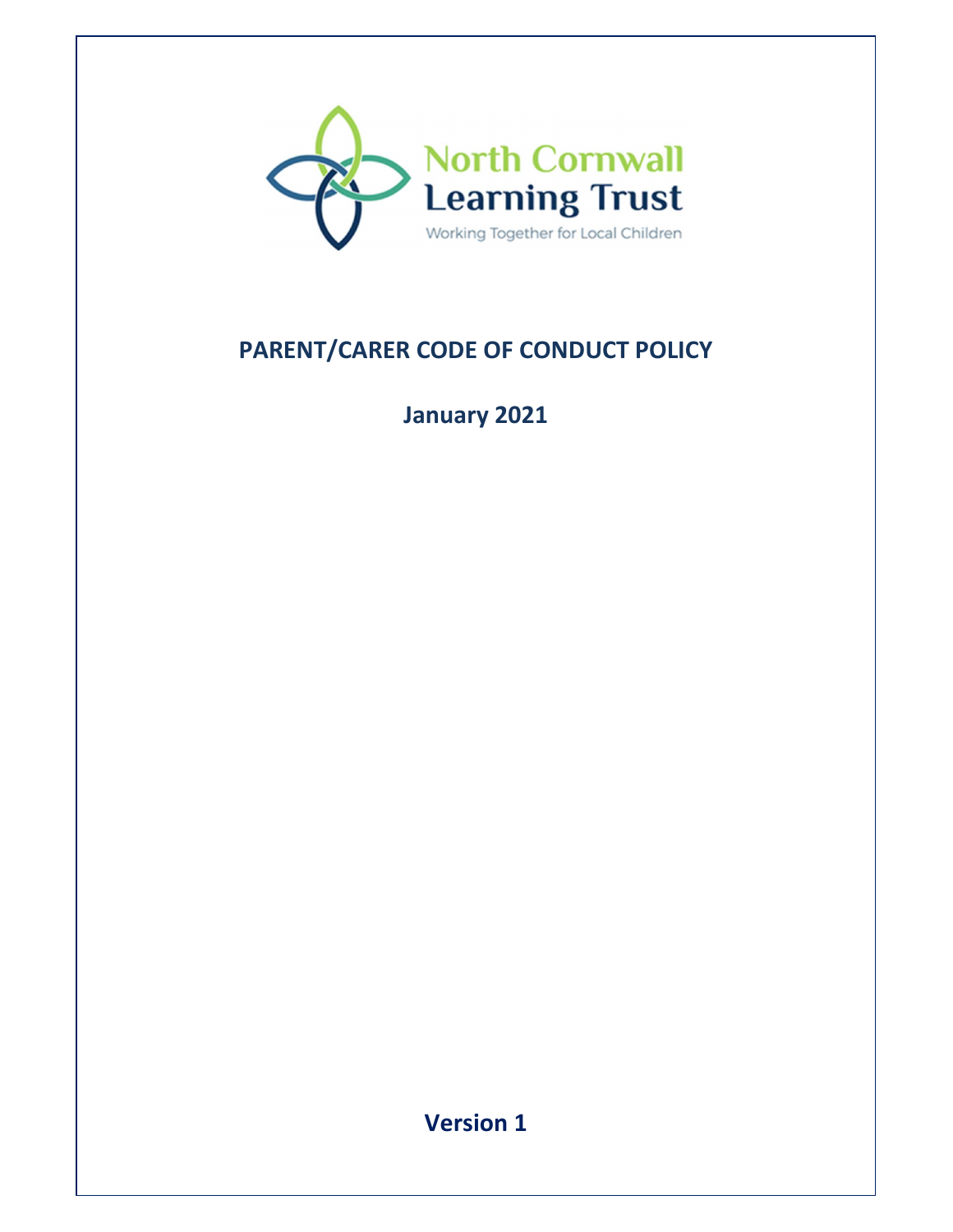We are very fortunate to have a very supportive and friendly parent body. Our parents/carers recognise that educating children is a process that involves partnership between parents, class teachers and the school community. As a partnership, our parents/carers will understand the importance of a good working relationship to equip children with the necessary skills for adulthood. For these reasons we continue to welcome and encourage parents/carers to participate fully in the life of our school.

The purpose of this policy is to provide a reminder to all parents, carers and visitors to our school about the expected conduct. This is so we can continue to flourish, progress and achieve in an atmosphere of mutual understanding.

### **Guidance**

We expect parents, carers and visitors to:

- Respect the caring ethos and values of our school.
- Understand that both teachers and parents need to work together for the benefit of their children.
- Demonstrate that all members of the school community should be treated with respect and therefore set a good example in their own speech and behaviour.
- Seek to clarify a child's version of events with the school's view in order to bring about a peaceful solution to any issue.
- Correct own child's behaviour especially in public where it could otherwise lead to conflict, aggressive behaviour or unsafe behavior.
- Approach the school to help resolve any issues of concern.
- Avoid using staff as threats to admonish children's behaviour.
- Be responsible for your child's behaviour at any school related events such as discos, fairs.

In order to support a peaceful and safe school environment the school cannot tolerate parents, carers and visitors exhibiting the following:

- Disruptive behaviour which interferes or threatens to interfere with the operation of a classroom, an employee's office, office area or any other area of the school grounds including team matches.
- Using loud/or offensive language, swearing, cursing, using profane language or displaying temper.
- Threatening to do actual bodily harm to a member of school staff, Governor, visitor, fellow parent/carer or student regardless of whether or not the behaviour constitutes a criminal offence.
- Damaging or destroying school property.
- Abusive or threatening e-mails or text/voicemail/phone messages or other written communication
- Defamatory, offensive or derogatory comments regarding the school or any of the students/parents/staff, at the school on Facebook or other social sites. (See below). Any concerns you may have about the school must be made through the appropriate channels by speaking to the class teacher, Headteacher or the Chair of Governors, so they can be dealt with fairly, appropriately and effectively for all concerned.
- The use of physical aggression towards another adult or child.
- Smoking, taking illegal drugs or the consumption of alcohol on school premises. (Alcohol may only be consumed during authorised events).
- Dogs being brought on to school premises (other than guide dogs).

Should any of the above occur on school premises or at a school linked event, the parent/carer will be asked to leave the premises voluntarily. Failing this, the school may feel it is necessary to take action by contacting the appropriate authorities and/or sadly, consider banning the offending adult from entering the school premises.

If parents have any concerns about their child in relation to the school as we have said above they should:

- 1. Initially contact the class teacher by making an appointment through the office to talk.
- 2. If the concern remains they should contact the Headteacher by making an appointment.
- 3. If still unresolved, they should contact school governors through the complaints procedure